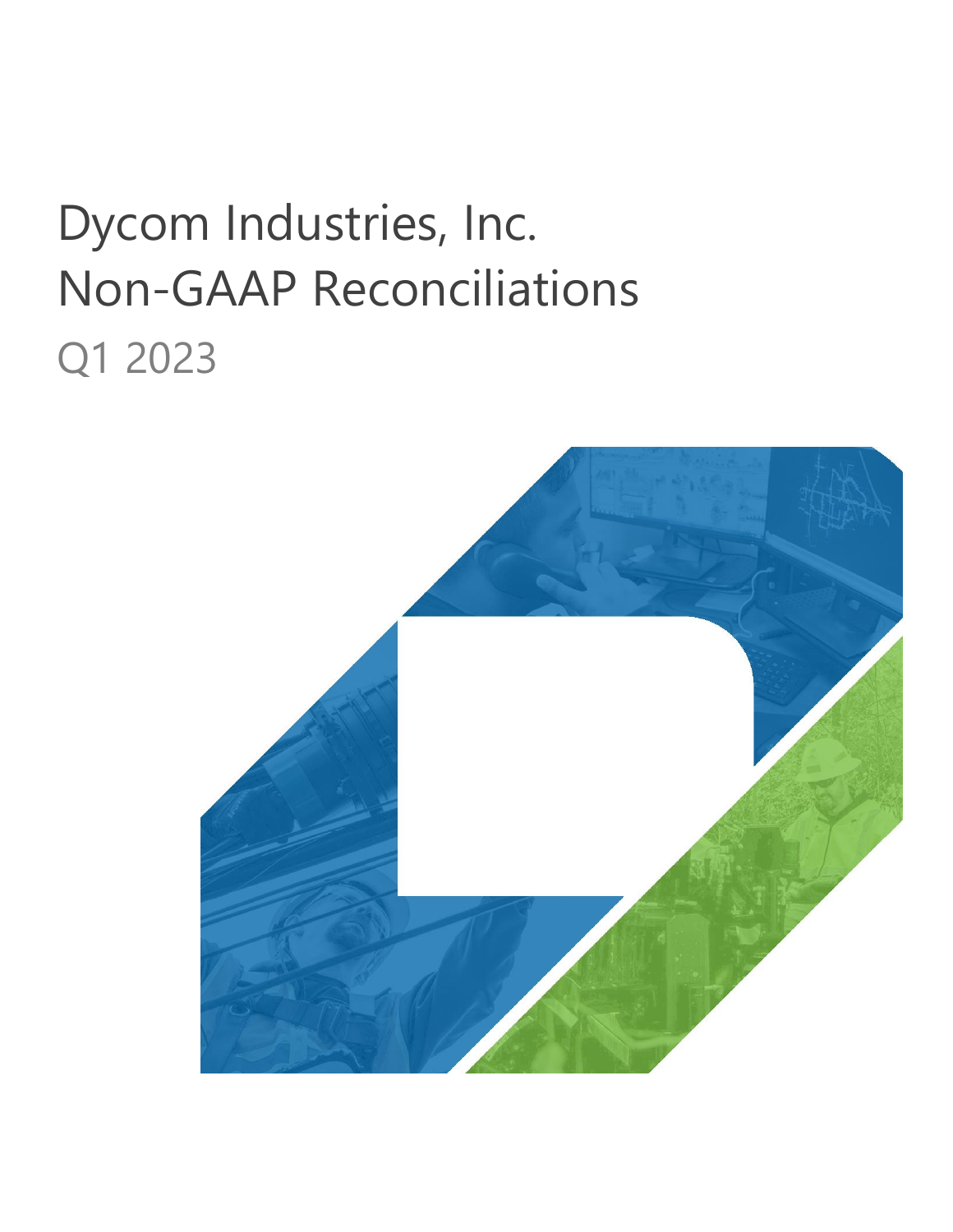

#### **Explanation of Non-GAAP Financial Measures**

The Company reports its financial results in accordance with U.S. generally accepted accounting principles (GAAP). In the Company's quarterly results releases, trend schedules, conference calls, slide presentations, and webcasts, it may use or discuss Non-GAAP financial measures, as defined by Regulation G of the Securities and Exchange Commission. The Company believes that the presentation of certain Non-GAAP financial measures in these materials provides information that is useful to investors because it allows for a more direct comparison of the Company's performance for the period reported with the Company's performance in prior periods. The Company cautions that Non-GAAP financial measures should be considered in addition to, but not as a substitute for, the Company's reported GAAP results. Management defines the Non-GAAP financial measures used as follows:

- *• Non-GAAP Organic Contract Revenues* contract revenues from businesses that are included for the entire period in both the current and prior year periods, excluding contract revenues from storm restoration services, adjusted for the additional week in the fourth quarter of fiscal 2021, as a result of the Company's 52/53 week fiscal year. Non-GAAP Organic Contract Revenue change percentage is calculated as the change in Non-GAAP Organic Contract Revenues from the comparable prior year period divided by the comparable prior year period Non-GAAP Organic Contract Revenues. Management believes Non-GAAP Organic Contract Revenues is a helpful measure for comparing the Company's revenue performance with prior periods.
- *• Non-GAAP Adjusted EBITDA* net income before interest, taxes, depreciation and amortization, gain on sale of fixed assets, stock-based compensation expense, and certain non-recurring items. Management believes Non-GAAP Adjusted EBITDA is a helpful measure for comparing the Company's operating performance with prior periods as well as with the performance of other companies with different capital structures or tax rates.
- *• Non-GAAP Adjusted Net Income (Loss)*  GAAP net income before the non-cash amortization of the debt discount and the related tax impact, certain tax impacts resulting from vesting and exercise of share-based awards, and certain non-recurring items. Management believes Non-GAAP Adjusted Net Income (Loss) is a helpful measure for comparing the Company's operating performance with prior periods.
- *• Non-GAAP Adjusted Diluted Earnings (Loss) per Common Share* and *Non-GAAP Adjusted Diluted Shares*  Non-GAAP Adjusted Net Income (Loss) divided by Non-GAAP Adjusted Diluted Shares outstanding. Non-GAAP Adjusted Diluted Shares used in the computation of Non-GAAP Adjusted Diluted Earnings (Loss) per Common Share is adjusted for common stock equivalents related to share-based awards in where their effect would be anti-dilutive.
- *• Notional Net Debt* Notional net debt is a Non-GAAP financial measure that is calculated by subtracting cash and equivalents from the aggregate face amount of outstanding debt. Management believes notional net debt is a helpful measure to assess the Company's liquidity.

Management excludes or adjusts each of the items identified below from *Non-GAAP Adjusted Net Income (Loss)* and *Non-GAAP Adjusted Diluted Earnings (Loss) per Common Share*:

- *• Non-cash amortization of debt discount on 2021 Convertible Notes* The Company's 0.75% convertible senior notes due September 2021 (the "2021 Convertible Notes") were allocated between debt and equity components. The difference between the principal amount and the carrying amount of the liability component of the 2021 Convertible Notes represents a debt discount. The debt discount was amortized over the term of the 2021 Convertible Notes but did not result in periodic cash interest payments. The Company excludes the non-cash amortization of the debt discount from its Non-GAAP financial measures because it believes it is useful to analyze the component of interest expense for the 2021 Convertible Notes that would be paid in cash. The exclusion of the non-cash amortization from the Company's Non-GAAP financial measures provides management with a consistent measure for assessing financial results.
- *• Loss on debt extinguishment* During the quarter ended May 1, 2021, the Company recognized a loss on debt extinguishment of \$0.1 million in connection with the amendment and restatement of its credit agreement maturing in April 2026. Management believes excluding the loss on debt extinguishment from the Company's Non-GAAP financial measures assists investors' overall understanding of the Company's current financial performance and provides management with a consistent measure for assessing the current and historical financial results.
- *• Tax impact of the vesting and exercise of share-based awards* In fiscal 2022, the Company excluded certain tax impacts resulting from the vesting and exercise of share-based awards. For comparability to other companies in the industry, the Company no longer excludes these tax impacts from its Non-GAAP measures beginning with the results for the first quarter of fiscal 2023.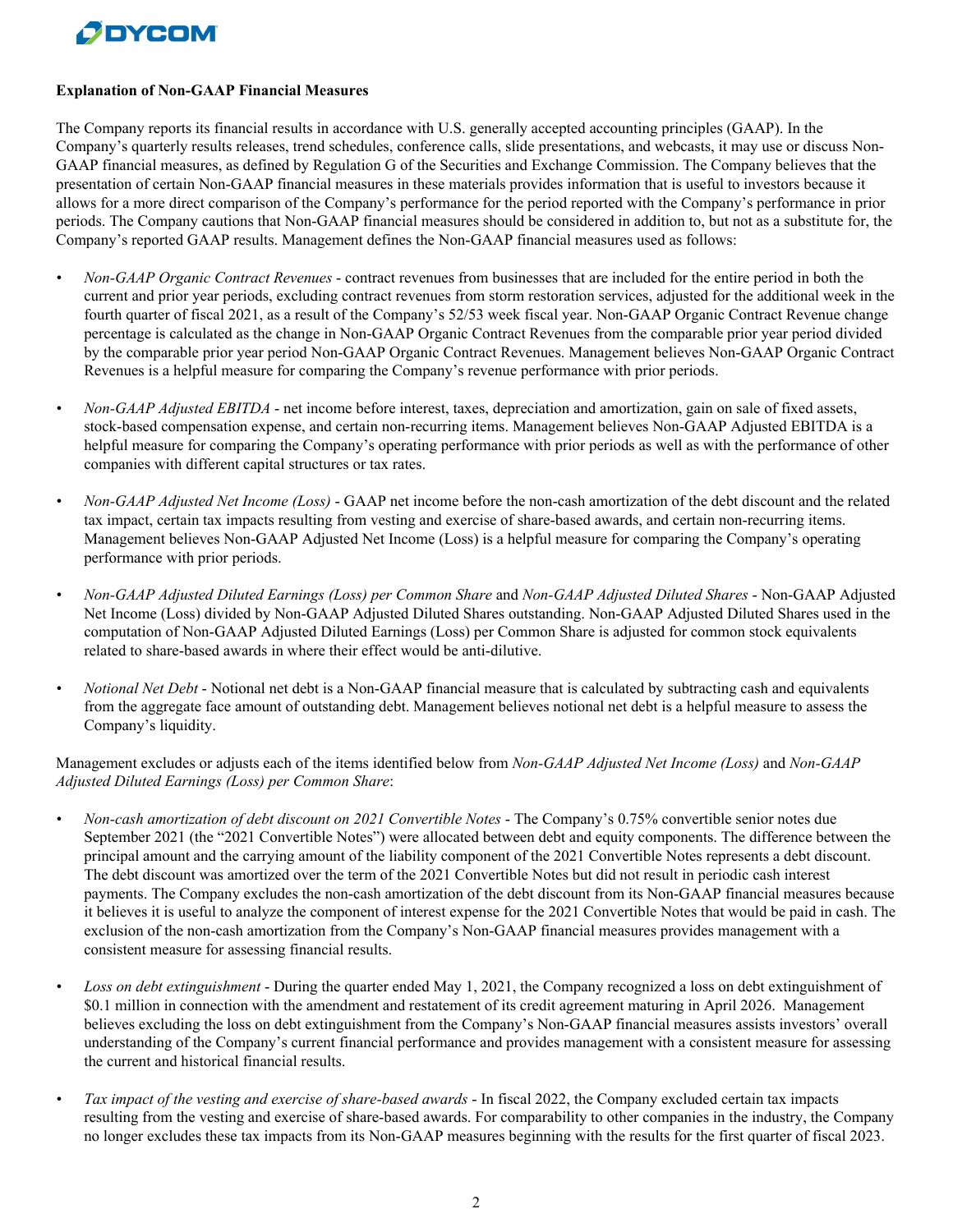# **ODYCOM**

*• Tax impact of pre-tax adjustments* - The tax impact of pre-tax adjustments reflects the Company's estimated tax impact of specific adjustments and the effective tax rate used for financial planning for the applicable period.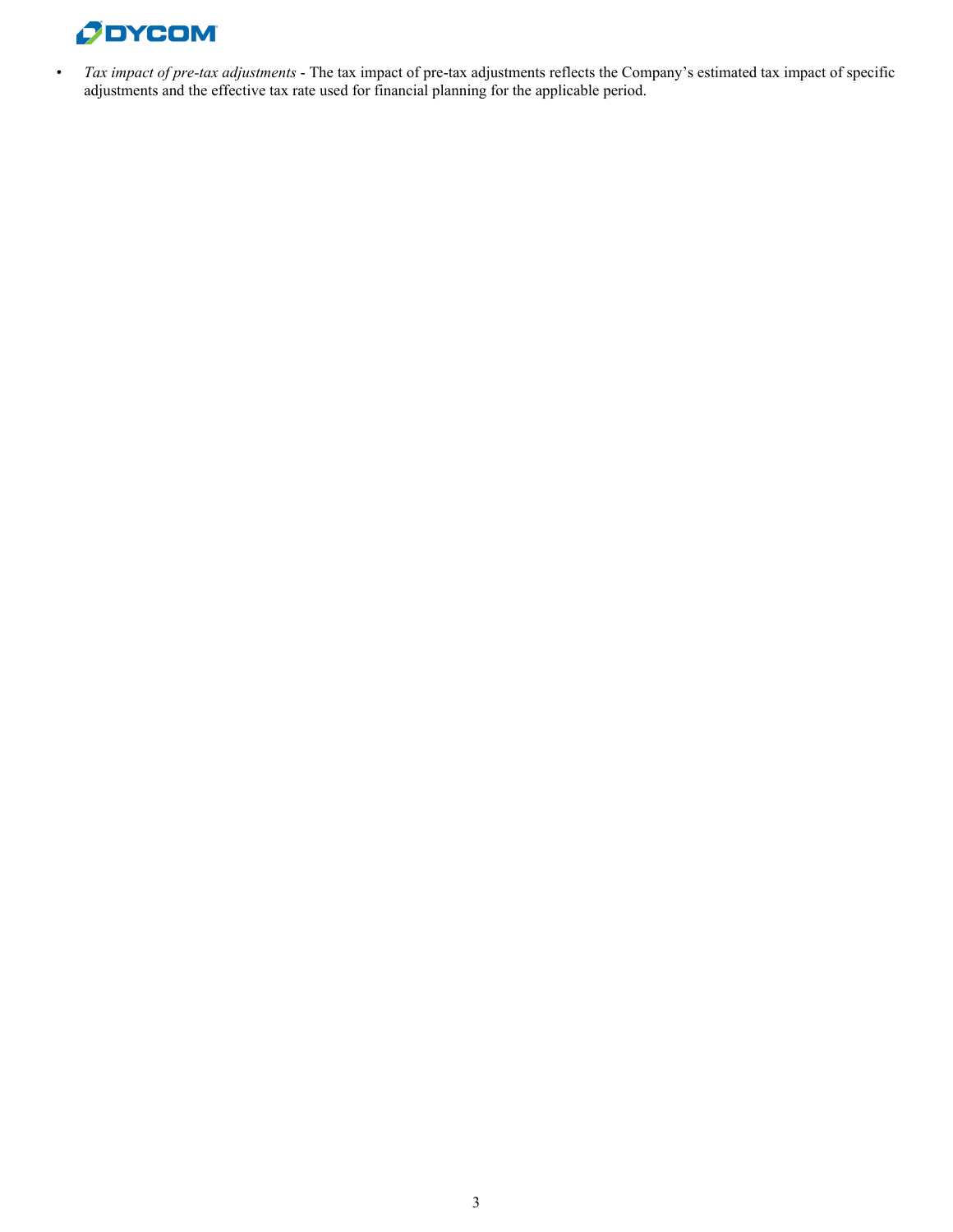

## **Non-GAAP Organic Contract Revenues**

Unaudited (Dollars in millions)

|                      |                                              |       | <b>Additional</b><br>week as a                           |                 |                                                                        |               |                                         | Growth (Decline)% |                       |                                      |
|----------------------|----------------------------------------------|-------|----------------------------------------------------------|-----------------|------------------------------------------------------------------------|---------------|-----------------------------------------|-------------------|-----------------------|--------------------------------------|
| <b>Quarter Ended</b> | Contract<br><b>Revenues -</b><br><b>GAAP</b> |       | <b>Revenues</b><br>from storm<br>restoration<br>services |                 | result of the<br>Company's<br>$52/53$ week<br>fiscal year <sup>1</sup> |               | Non-GAAP-<br>Organic<br><b>Revenues</b> |                   | $GAAP -$<br>Organic % | <b>Non-GAAP</b><br>- Organic<br>$\%$ |
| April 30, 2022       | \$                                           | 876.3 | $\sqrt{S}$                                               |                 | \$                                                                     |               | $\mathcal{S}$                           | 876.3             | 20.5 %                | 21.1 %                               |
| May 1, 2021          | \$                                           | 727.5 | <sup>\$</sup>                                            | $(3.9)$ \$      |                                                                        |               | \$                                      | 723.6             |                       |                                      |
| January 29, 2022     | $\mathsf{\$}$                                | 761.5 | $\mathcal{S}$                                            |                 | $\mathcal{S}$                                                          |               | $\boldsymbol{\mathsf{S}}$               | 761.5             | $1.4\%$               | 10.1 %                               |
| January 20, 2021     | \$                                           | 750.7 | <sup>S</sup>                                             | $(5.7)$ \$      |                                                                        | (53.2)        | $\mathcal{S}$                           | 691.8             |                       |                                      |
| October 30, 2021     | $\mathbb{S}$                                 | 854.0 | $\mathbb{S}$                                             |                 | $\mathcal{S}$                                                          |               | \$                                      | 854.0             | 5.4 %                 | $6.6\%$                              |
| October 24, 2020     | \$                                           | 810.3 | <sup>\$</sup>                                            | $(8.9)$ \$      |                                                                        |               | \$                                      | 801.4             |                       |                                      |
| July 31, 2021        | $\mathcal{S}$                                | 787.6 | $\mathcal{S}$                                            |                 | $\sqrt{3}$                                                             |               | $\sqrt{\ }$                             | 787.6             | (4.4)%                | (4.4)%                               |
| July 25, 2020        | \$                                           | 823.9 | $\mathcal{S}$                                            |                 | $\mathcal{S}$                                                          |               | \$                                      | 823.9             |                       |                                      |
| May 1, 2021          | $\mathcal{S}$                                | 727.5 | $\mathcal{S}$                                            | $(3.9)$ \$      |                                                                        |               | $\mathsf{\$}$                           | 723.6             | $(10.7)\%$            | $(11.1)\%$                           |
| April 25, 2020       | \$                                           | 814.3 | <sup>\$</sup>                                            |                 | \$                                                                     |               | \$                                      | 814.3             |                       |                                      |
| January 30, 2021     | $\mathcal{S}$                                | 750.7 | $\mathcal{S}$                                            | $(5.7)$ \$      |                                                                        | $(53.2)$ \$   |                                         | 691.8             | $1.8 \%$              | $(6.2)\%$                            |
| January 25, 2020     | \$                                           | 737.6 | \$                                                       |                 | $\mathcal{S}$                                                          | $\frac{1}{1}$ | $\boldsymbol{\mathsf{S}}$               | 737.6             |                       |                                      |
| October 24, 2020     | $\mathbb{S}$                                 | 810.3 | $\mathcal{S}$                                            | $(8.9)$ \$      |                                                                        |               | $\mathsf{\$}$                           | 801.4             | $(8.4)\%$             | $(9.4)\%$                            |
| October 26, 2019     | \$                                           | 884.1 | \$                                                       |                 | \$                                                                     |               | \$                                      | 884.1             |                       |                                      |
| July 25, 2020        | \$                                           | 823.9 | $\mathbb{S}$                                             |                 | $\mathcal{S}$                                                          |               | $\boldsymbol{\mathsf{S}}$               | 823.9             | $(6.8)\%$             | $(6.8)\%$                            |
| July 27, 2019        | \$                                           | 884.2 | \$                                                       | $\qquad \qquad$ | $\mathcal{S}$                                                          |               | \$                                      | 884.2             |                       |                                      |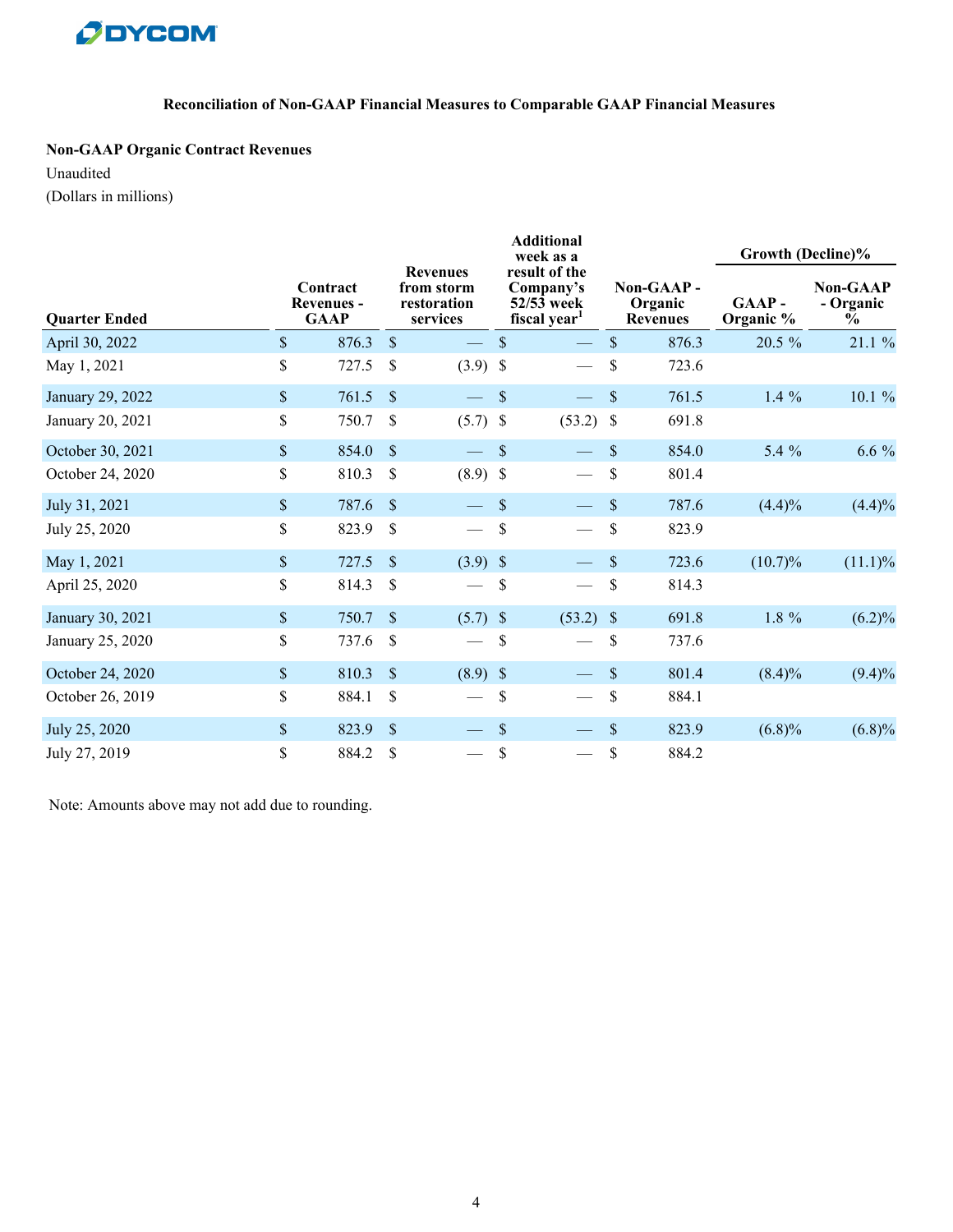

#### **Non-GAAP Organic Contract Revenues - Certain Customers**

Unaudited

(Dollars in millions)

|                                                 |                           | Contract<br><b>Revenues</b><br>- GAAP |                    | <b>Revenues</b>                       |               |                                         | Growth %                  |                        |  |
|-------------------------------------------------|---------------------------|---------------------------------------|--------------------|---------------------------------------|---------------|-----------------------------------------|---------------------------|------------------------|--|
| <b>Quarter Ended</b>                            |                           |                                       |                    | from storm<br>restoration<br>services |               | Non-GAAP-<br>Organic<br><b>Revenues</b> | <b>GAAP-</b><br>Organic % | Non-GAAP-<br>Organic % |  |
| AT&T                                            |                           |                                       |                    |                                       |               |                                         |                           |                        |  |
| April 30, 2022                                  | $\mathsf{\$}$             | 237.4                                 | $\mathcal{S}$      |                                       | \$            | 237.4                                   | 52.6 %                    | 52.7 %                 |  |
| May 1, 2021                                     | \$                        | 155.6                                 | $\mathcal{S}$      | $(0.1)$ \$                            |               | 155.4                                   |                           |                        |  |
| Lumen                                           |                           |                                       |                    |                                       |               |                                         |                           |                        |  |
| April 30, 2022                                  | $\mathsf{\$}$             | 102.8                                 | <b>S</b>           |                                       | $\mathcal{S}$ | 102.8                                   | 19.8 %                    | 20.3 %                 |  |
| May 1, 2021                                     | \$                        | 85.8                                  | <sup>\$</sup>      | $(0.4)$ \$                            |               | 85.5                                    |                           |                        |  |
| Frontier                                        |                           |                                       |                    |                                       |               |                                         |                           |                        |  |
| April 30, 2022                                  | $\mathsf{\$}$             | $57.2$ \$                             |                    |                                       | $\mathcal{S}$ | 57.2                                    | 127.1 %                   | 127.1 %                |  |
| May 1, 2021                                     | \$                        | 25.2                                  | $\mathbf{\hat{s}}$ |                                       | $\mathcal{S}$ | 25.2                                    |                           |                        |  |
| Top 5 Customers <sup>2</sup>                    |                           |                                       |                    |                                       |               |                                         |                           |                        |  |
| April 30, 2022                                  | $\mathsf{\$}$             | 589.7                                 | <b>S</b>           |                                       | $\sqrt{S}$    | 589.7                                   | 18.8 %                    | 19.8 %                 |  |
| May 1, 2021                                     | \$                        | 496.2                                 | $\mathbb{S}$       | $(3.8)$ \$                            |               | 492.3                                   |                           |                        |  |
| All Other Customers (excluding Top 5 Customers) |                           |                                       |                    |                                       |               |                                         |                           |                        |  |
| April 30, 2022                                  | $\boldsymbol{\mathsf{S}}$ | 286.6                                 | $\mathcal{S}$      |                                       | $\mathcal{S}$ | 286.6                                   | 23.9 %                    | 23.9 %                 |  |
| May 1, 2021                                     | \$                        | 231.3                                 | \$                 |                                       | \$            | 231.3                                   |                           |                        |  |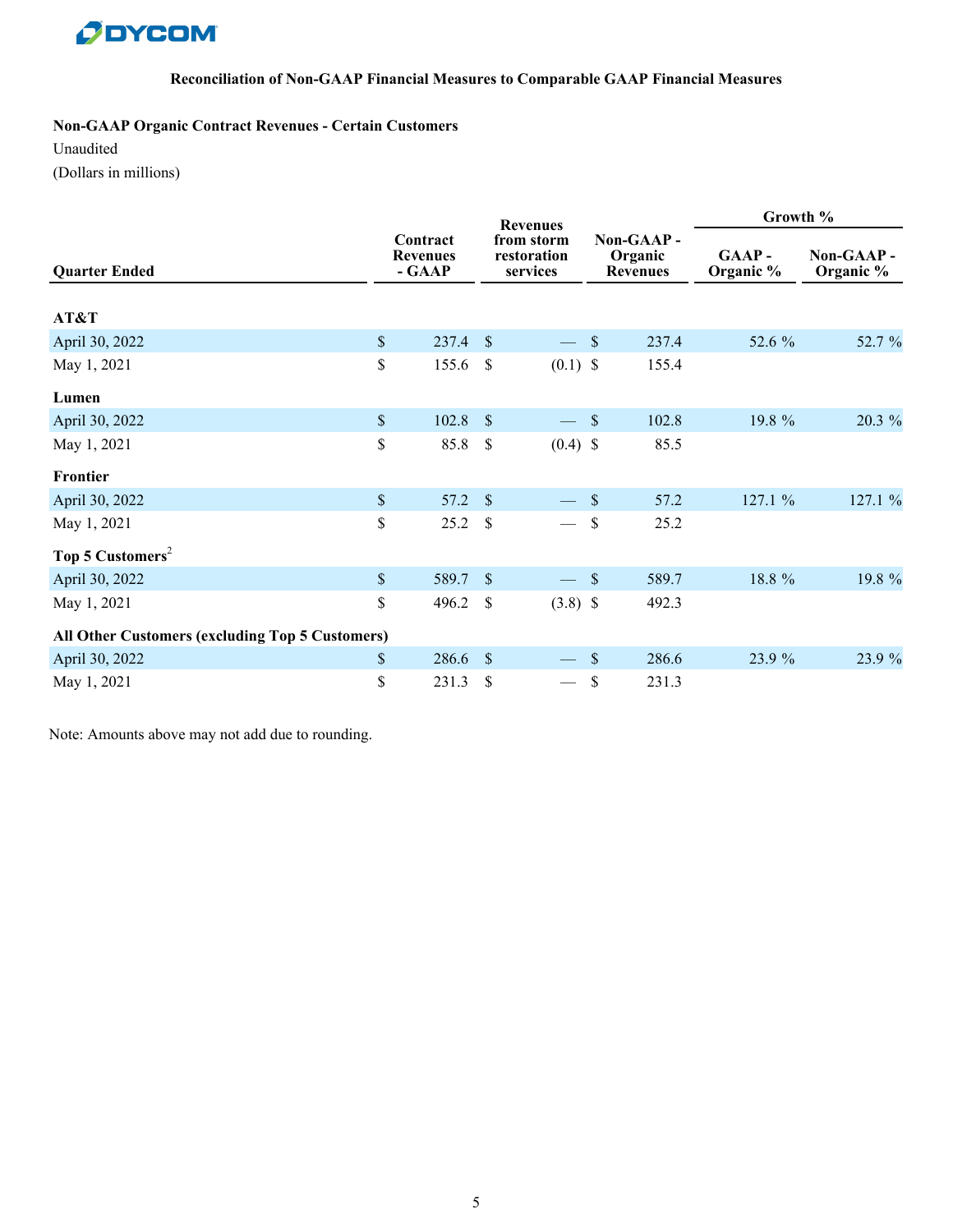

## **Non-GAAP Adjusted EBITDA**

Unaudited (Dollars in thousands)

|                                                                         | <b>Quarter Ended</b> |                |             |         |  |
|-------------------------------------------------------------------------|----------------------|----------------|-------------|---------|--|
|                                                                         |                      | April 30, 2022 | May 1, 2021 |         |  |
| Net income                                                              | S                    | 19,536         | \$          | 898     |  |
| Interest expense, net                                                   |                      | 9,118          |             | 5,877   |  |
| Provision (benefit) for income taxes                                    |                      | 694            |             | (2,724) |  |
| Depreciation and amortization                                           |                      | 36,637         |             | 39,079  |  |
| Earnings Before Interest, Taxes, Depreciation & Amortization ("EBITDA") |                      | 65,985         |             | 43,130  |  |
| Gain on sale of fixed assets                                            |                      | (5,389)        |             | (2,852) |  |
| Stock-based compensation expense                                        |                      | 3,128          |             | 3,740   |  |
| Loss on debt extinguishment <sup>3</sup>                                |                      |                |             | 62      |  |
| Non-GAAP Adjusted EBITDA                                                |                      | 63,724         |             | 44,080  |  |
| Non-GAAP Adjusted EBITDA % of contract revenues                         |                      | 7.3%           |             | 6.1%    |  |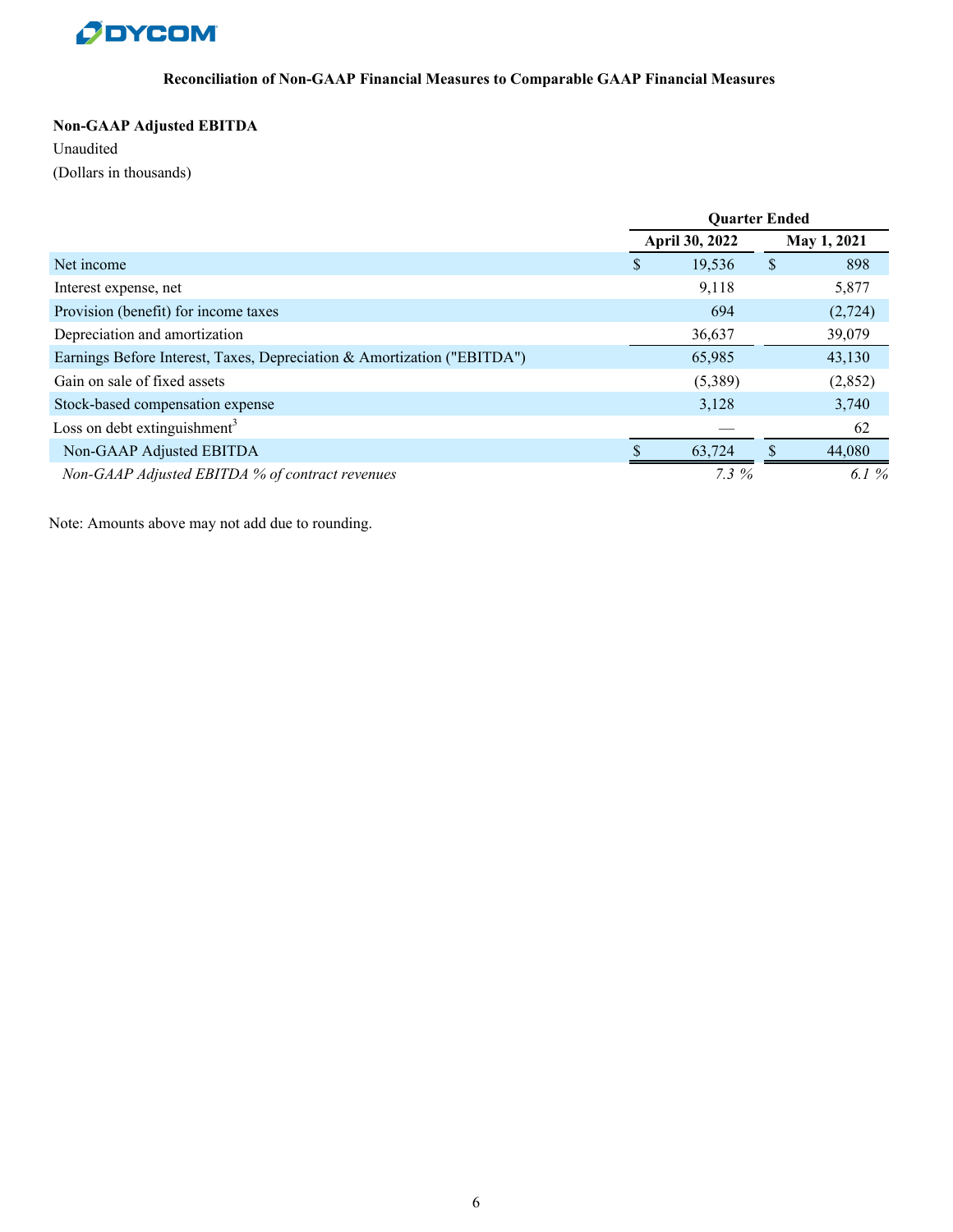

#### **Non-GAAP Adjusted Net Loss and Non-GAAP Adjusted Loss per Common Share**

Unaudited

(Dollars and shares in thousands, except per share amounts)

*In fiscal 2022, the Company excluded certain tax impacts from the vesting and exercise of share-based awards when calculating Non-GAAP Adjusted Net Income (Loss). For comparability to other companies in the industry, the Company no longer excludes these tax impacts from its Non-GAAP measures beginning with the results for the first quarter of fiscal 2023. As there are no Non-GAAP adjustments for the first quarter of fiscal 2023, Non-GAAP Adjusted Net Income (Loss) for the quarter ended April 30, 2022 equals GAAP net income (loss).*

|                                                                                | <b>Quarter Ended May 1, 2021</b> |                             |         |                             |         |  |
|--------------------------------------------------------------------------------|----------------------------------|-----------------------------|---------|-----------------------------|---------|--|
|                                                                                | <b>GAAP</b>                      | Reconciling<br><b>Items</b> |         | <b>Non-GAAP</b><br>Adjusted |         |  |
| Contract revenues                                                              | \$<br>727,497                    | $\mathcal{S}$               |         |                             | 727,497 |  |
| Costs of earned revenues, excluding depreciation and amortization              | 620,011                          |                             |         |                             | 620,011 |  |
| General and administrative                                                     | 67,011                           |                             |         |                             | 67,011  |  |
| Depreciation and amortization                                                  | 39,079                           |                             |         |                             | 39,079  |  |
| Total                                                                          | 726,101                          |                             |         |                             | 726,101 |  |
| Interest expense, net <sup>4</sup>                                             | (5,877)                          |                             | 663     |                             | (5,214) |  |
| Loss on debt extinguishment <sup>3</sup>                                       | (62)                             |                             | 62      |                             |         |  |
| Other income, net                                                              | 2,717                            |                             |         |                             | 2,717   |  |
| (Loss) income before income taxes                                              | (1,826)                          |                             | 725     |                             | (1,101) |  |
| (Benefit) provision for income taxes <sup>5</sup>                              | (2, 724)                         |                             | 2,829   |                             | 105     |  |
| Net income (loss)                                                              | 898                              |                             | (2,104) |                             | (1,206) |  |
|                                                                                |                                  |                             |         |                             |         |  |
| Diluted earnings (loss) per common share                                       | 0.03                             |                             | (0.07)  |                             | (0.04)  |  |
|                                                                                |                                  |                             |         |                             |         |  |
| Shares used in computing diluted earnings (loss) per common share <sup>6</sup> | 31,299                           |                             | (624)   |                             | 30,676  |  |
|                                                                                |                                  |                             |         |                             |         |  |